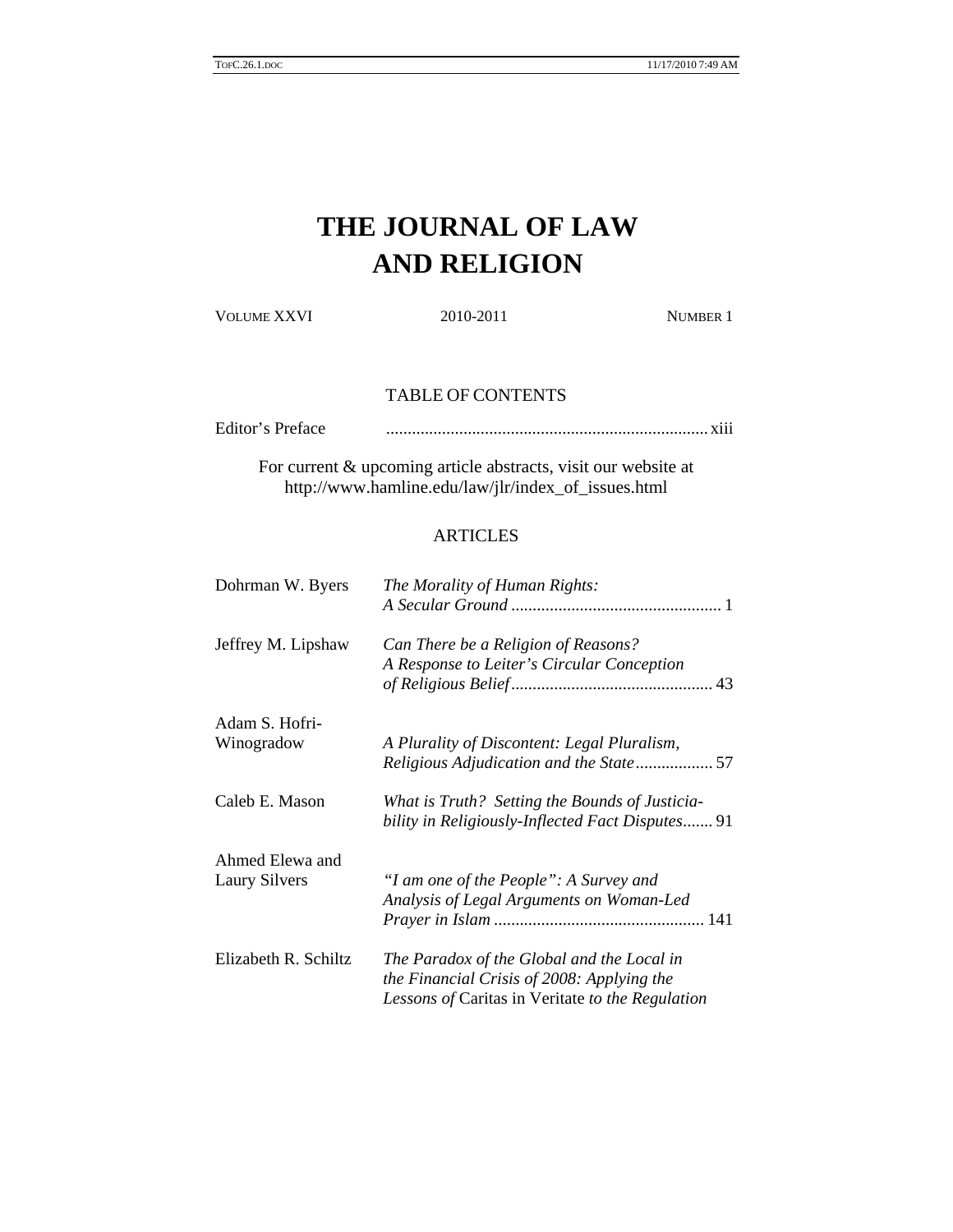# *JOURNAL OF LAW & RELIGION*

|                        | of Consumer Credit in the United States and                                                                                                                                        |
|------------------------|------------------------------------------------------------------------------------------------------------------------------------------------------------------------------------|
| Danielle Boaz          | <b>Introducing Religious Reparations: Repairing</b><br>the Perceptions of African Religions through                                                                                |
|                        | <b>AALS SYMPOSIUM</b>                                                                                                                                                              |
| Brett G. Scharffs      | Symposium Introduction: The Freedom of<br>Religion and Belief Jurisprudence of the<br>European Court of Human Rights: Legal,<br>Moral, Political and Religious Perspectives  249   |
| Zachary R. Calo        | Pluralism, Secularism and the European                                                                                                                                             |
| <b>Gerhard Robbers</b> | Church Autonomy in the European Court<br>of Human Rights-Recent Developments                                                                                                       |
| Carolyn Evans          | Individual and Group Religious Freedom in<br>the European Court of Human Rights:<br>Cracks in the Intellectual Architecture 321                                                    |
| Malcolm D. Evans       | <b>From Cartoons to Crucifixes: Current</b><br>Controversies Concerning the Freedom of<br>Religion and the Freedom of Expression<br>before the European Court of Human Rights  345 |

For current and upcoming book reviews, visit our website at http://www.hamline.edu/law/jlr/upcoming\_reviews\_essays.html

### REVIEW ESSAY

| Bryan K. Fair | The Excessive Entanglement of Politics, |  |
|---------------|-----------------------------------------|--|
|               |                                         |  |